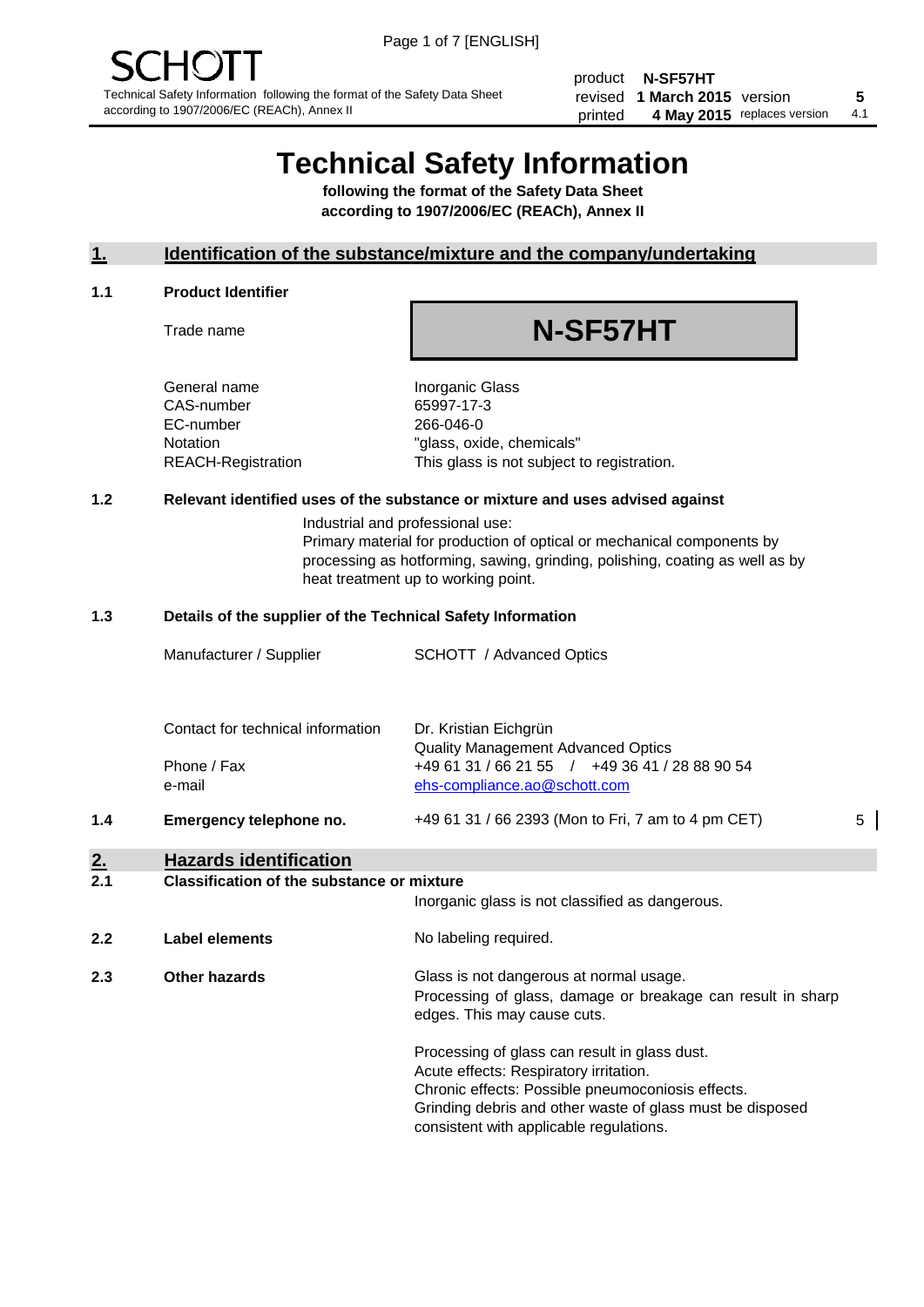### **3. Composition/information on ingredients**

#### **3.1 Substances**

As the substance glass is not included in the candidate list of substances of very high concern, currently there are no information duties according to article 33 of REACH. However for the production of glass we may use substances, which are on the candidate list and had been included in Annex XIV of the REACH regulation or could be included in future . These powdery substances are not present as such in the final glass; they are fully integrated into the glass matrix through the melting process. Thus they loose their original characteristics. The main components are listed as additional information in chapter 16. For more information please refer to ehs-compliance.ao@schott.com.

#### **3.2 Mixtures**

Glass is classified as substance acc. to regulation (EC) No 987/2008 (amending of Reach-Reg.).

#### **4. First aid measures**

#### **4.1 Description of first aid measures**

| <b>General information</b> | Glass is no hazardous substance. The following information<br>refer to glass dust and glass splinter which may result from<br>processing or breakage. |
|----------------------------|-------------------------------------------------------------------------------------------------------------------------------------------------------|
| After inhalation           | Supply fresh air; consult doctor in case of complaints                                                                                                |
| After skin contact         | Normally not dangerous.                                                                                                                               |
|                            | Consult doctor in case of complaints.                                                                                                                 |
| After eye contact          | Rinse under running water.                                                                                                                            |
|                            | Consult doctor in case of complaints.                                                                                                                 |
| <b>After swallowing</b>    | Consult doctor                                                                                                                                        |

#### **4.2 Most important symptoms and effects, both acute and delayed**

none known

**4.3 Indication of immediate medical attention and special treatment needed** 

|     |                                                                     | none                           |
|-----|---------------------------------------------------------------------|--------------------------------|
| 5.  | <b>Fire fighting measures</b>                                       |                                |
| 5.1 | <b>Extinguishing media</b>                                          | no requirements                |
| 5.2 | Special hazards arising from the substance or mixture               | none. Glass is noncombustible. |
| 5.3 | <b>Advice for firefighters</b>                                      | none                           |
| 6.  | <b>Accidental release measures</b>                                  |                                |
| 6.1 | Personal precautions, protective equipment and emergency procedures |                                |
|     |                                                                     | none                           |
| 6.2 | <b>Environmental Precautions</b>                                    | none                           |
| 6.3 | Methods and material for containment and cleaning up                | none                           |
| 6.4 | Reference to other sections                                         | none                           |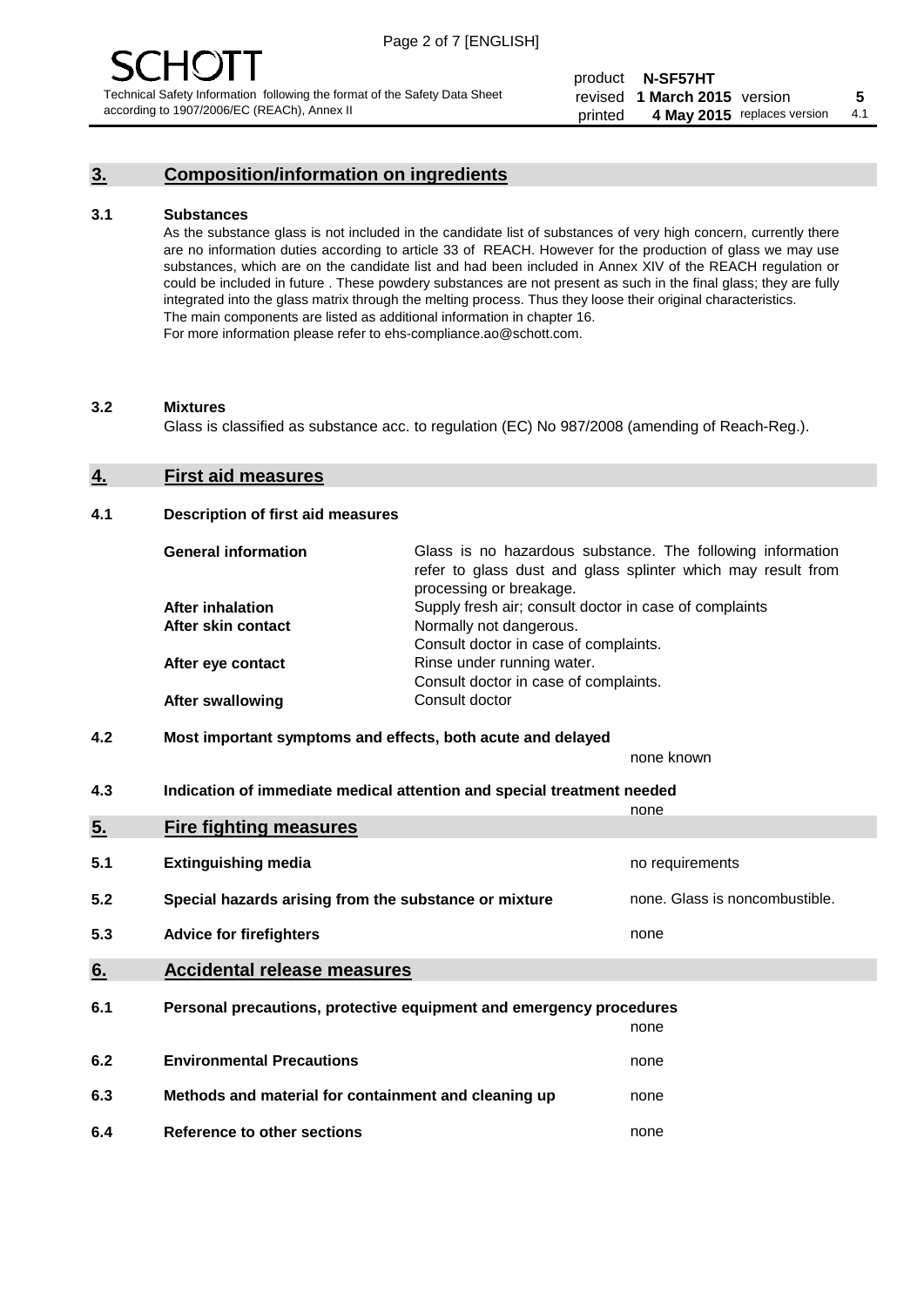

product **N-SF57HT** revised **5 1 March 2015** version printed 4 May 2015 replaces version 4.1

| $\frac{7}{7.1}$ | <b>Handling and storage</b>                                                                                      |                                                                                                                                                                                                                                                                                                                                                                                     |
|-----------------|------------------------------------------------------------------------------------------------------------------|-------------------------------------------------------------------------------------------------------------------------------------------------------------------------------------------------------------------------------------------------------------------------------------------------------------------------------------------------------------------------------------|
|                 | <b>Precautions for safe handling</b>                                                                             | Avoid breakage because of injury risk by sharp edges.                                                                                                                                                                                                                                                                                                                               |
| 7.2             | Conditions for safe storage, including any incompatibilities                                                     | Store in dry environment. Avoid excessive humidity.                                                                                                                                                                                                                                                                                                                                 |
| 7.3             | Specific end use(s)                                                                                              | see section 1.2                                                                                                                                                                                                                                                                                                                                                                     |
| 8 <sub>1</sub>  | <b>Exposure controls / personal protection</b>                                                                   |                                                                                                                                                                                                                                                                                                                                                                                     |
| 8.1             | <b>Control parameters</b><br>Regulation<br>Value<br>0,3 mg / $m3$<br>peak limit<br>no information<br>teratogenic | In case of dust formation, declaration for FUSED SILICA, CAS-No: 60676-86-0<br>TRGS 900 - GERMAN OCCUPATIONAL EXPOSURE LIMIT VALUES (01/2006)<br>(EXPOSURE LIMIT VALUE) with reference to the respirable fraction.<br>There is no reason to fear a risk of damage to the developing embryo<br>or foetus when limit value is adhered to                                              |
| 8.2             | <b>Exposure controls</b><br>in general.                                                                          | Technical measures and appropriate work processes have higher priority than personal<br>protective equipment. Provide adequate ventilation by local exhaust ventilation or ventilation<br>Adequate assessment tools for verification of effectivity of the protective measures includes<br>methods of measurements as described in "Technischen Regeln for Gefahrstoffe (TRGS) 402. |
|                 | <b>Respiratory Protection</b>                                                                                    | Technical<br>measure: wet grinding/processing,<br>avoid dust<br>formation.<br>If glass dust or particulates are above the national exposure<br>limits use a national approved respirator for dust and fibers.                                                                                                                                                                       |
|                 | <b>Hand Protection</b>                                                                                           | Use protective gloves and safety wristbands for protection<br>against cut injuries.                                                                                                                                                                                                                                                                                                 |
|                 | Eye Protection                                                                                                   | Use industrial safety glasses that meet national standards.                                                                                                                                                                                                                                                                                                                         |
|                 | <b>Personnel Protection</b>                                                                                      | Use safety skirting for protection from sharp edges.<br>Wear safety shoes.                                                                                                                                                                                                                                                                                                          |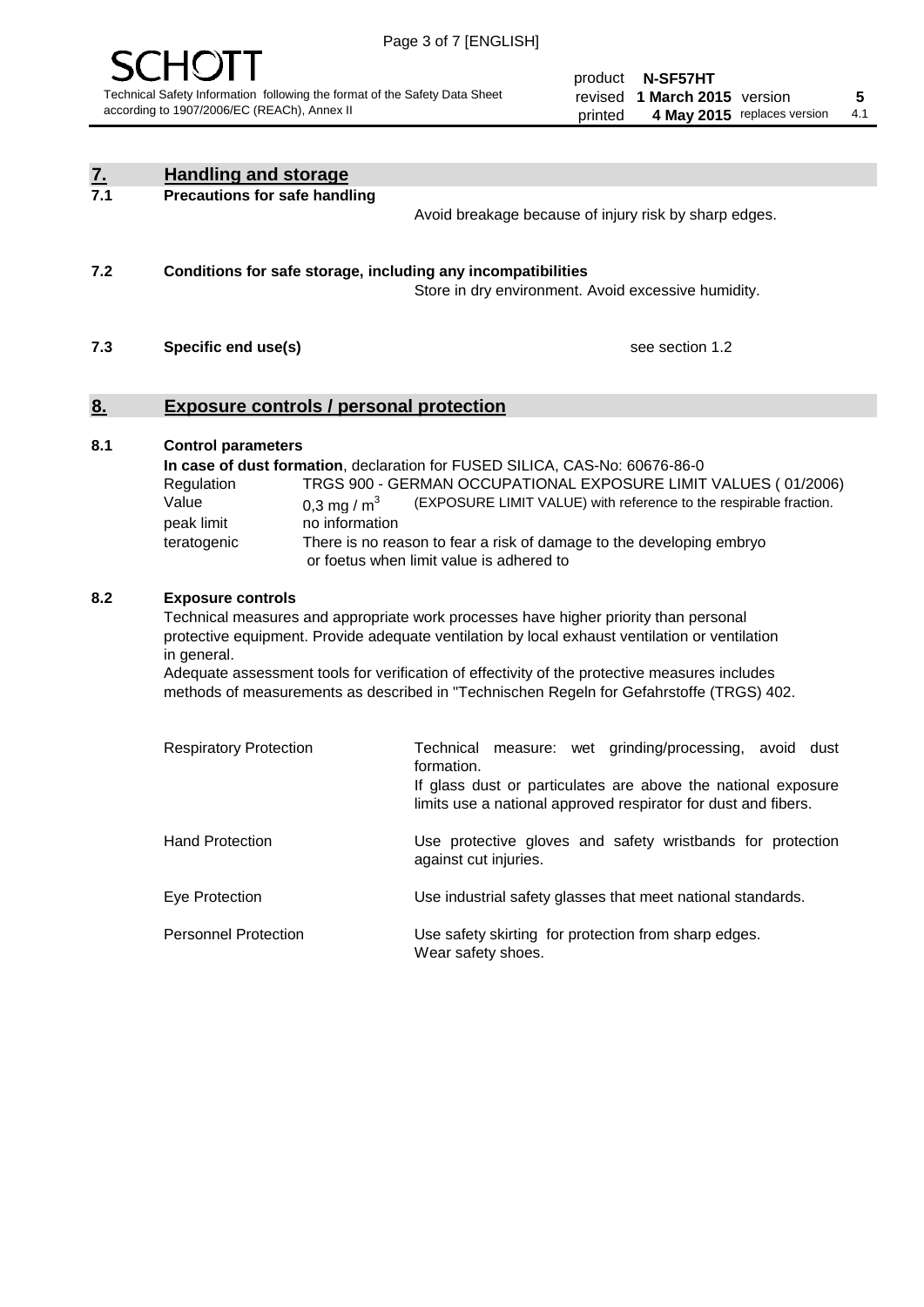#### **9. Physical and chemical properties**

#### **9.1 Information on basic physical and chemical properties**

|     | Appearance                            |                                                    |
|-----|---------------------------------------|----------------------------------------------------|
|     | <b>Physical state</b>                 | solid                                              |
|     | <b>Colour</b>                         | transparent or coloured                            |
|     | Odour                                 | odourless                                          |
|     | pH-value                              | not applicable                                     |
|     | Boilling point/boilling range         | not applicable                                     |
|     | Melting point/melting range           | 629 °C                                             |
|     |                                       | Transformation temperature according to ISO 7884-8 |
|     | <b>Flashpoint</b>                     | not combustible                                    |
|     | <b>Combustibility</b>                 | not combustible                                    |
|     | Ignition temperature                  | none                                               |
|     | <b>Auto flammability</b>              | none                                               |
|     | Danger of explosion                   | none                                               |
|     | <b>Explosive limits upper / lower</b> | none                                               |
|     | <b>Oxidizing characteristics</b>      | none                                               |
|     | Vapour pressure                       | not applicable                                     |
|     | Density (20 °C)                       | $3,53$ g/ccm                                       |
|     | <b>Water solubility</b>               | not applicable                                     |
|     | <b>Fat solubility</b>                 | not applicable                                     |
|     | n-octanol-water partition coefficient | not applicable                                     |
|     | <b>Other information</b>              | none                                               |
| 9.2 | <b>Other information</b>              | none                                               |

#### **10. Stability and Reactivity**

#### **10.1 Reactivity**

Glass is a stable material. Glass is inert to many chemicals, but may react to hot, strong alkaline solutions and with hydrofluoric, fluorosilicic and phosphoric acids. When heated to temperatures above the melting point, metal oxide fumes may be emitted.

Glass is an amorphous, inorganic, usually transparent or translucent substance consisting of a mixture of silicates or sometimes borates or phosphates as glass formers. With additions of modifiers a melt is produced at high temperatures, that cools to a solid state without crystallization.

#### **10.2 Chemical stability**

Glass is stable at normal environmental conditions.

**10.3 Possibility of hazardous reactions** 

No hazardous reactions at intended use.

| 10.4 | <b>Conditions to avoid</b>              | see section 10.1 |
|------|-----------------------------------------|------------------|
| 10.5 | Incompatible materials                  | see section 10.1 |
| 10.6 | <b>Hazardous decomposition products</b> | see section 10.1 |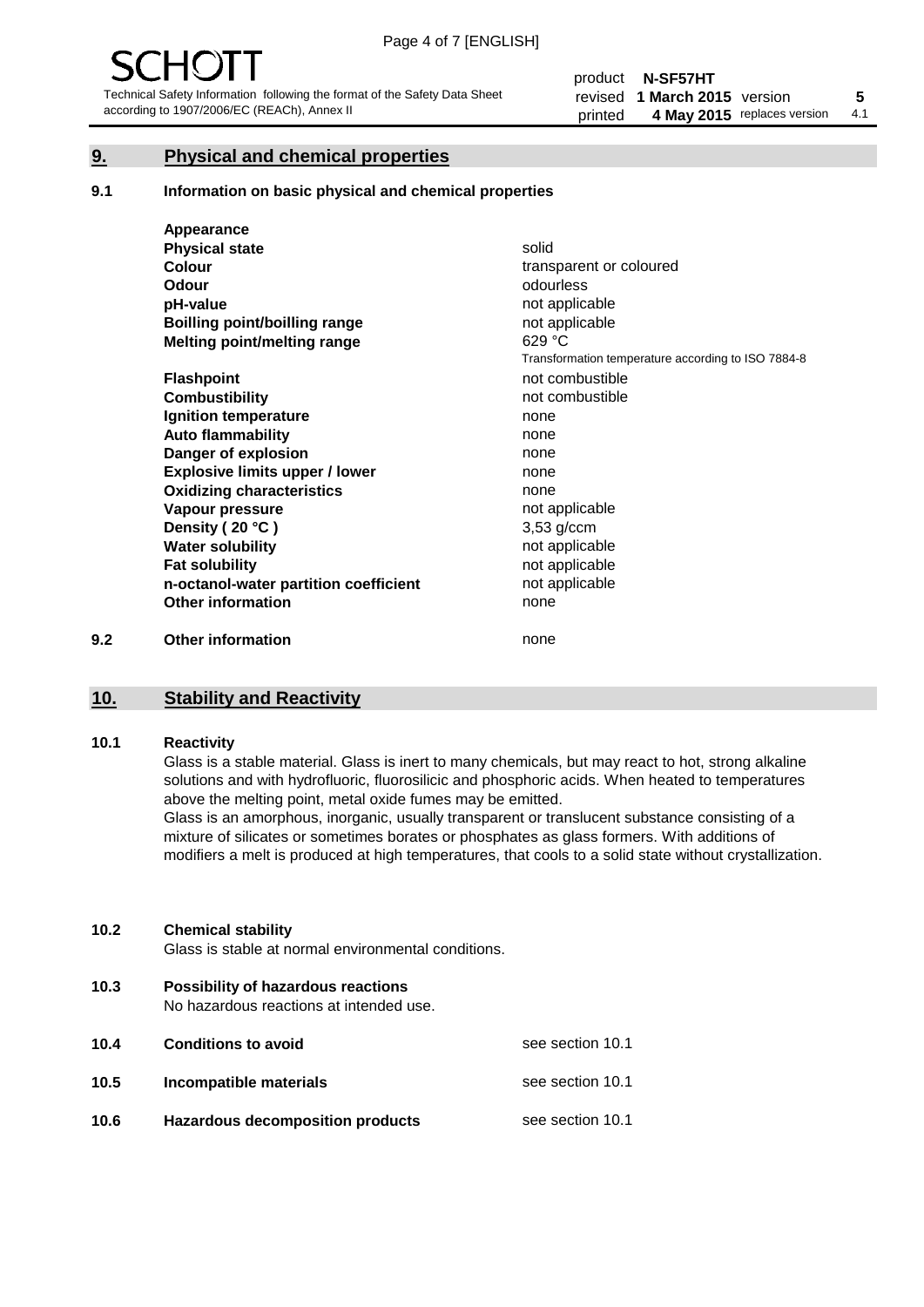

#### **11. Toxicological information**

**11.1 Information on toxicological effects** Toxicological data are not available.

### **12. Ecological information**

- **12.1 Toxicity**
- **12.2 Persistence and degradability**
- **12.3 Bioaccumulative potential**
- **12.4 Mobility in soil**
- **12.5 Results of PBT and vPvB assessment**
- **12.6 Other adverse effects**

#### **13. Disposal considerations**

**13.1 Waste treatment methods**

| Disposal according to local regulations |  |
|-----------------------------------------|--|
|                                         |  |

unknown unknown unknown unknown

unknown unknown

| <u>14.</u> | <b>Transport information</b>                                            |                     |
|------------|-------------------------------------------------------------------------|---------------------|
| 14.1       | <b>UN Number</b>                                                        | no requirements     |
| 14.2       | <b>UN Proper Shipping Name</b>                                          | no requirements     |
| 14.3       | <b>Transport hazard class(es)</b>                                       | no requirements     |
| 14.4       | Packing group                                                           | no requirements     |
| 14.5       | <b>Environmental hazards</b>                                            | no requirements     |
| 14.6       | Special precautions for user                                            | see sections 6 to 8 |
| 14.7       | Transport in bulk according to Annex II of MARPOL73/78 and the IBC Code |                     |
|            |                                                                         | no requirements     |

#### **15. Regulatory information**

#### **15.1 Safety, health and environmental regulations/legislation specific for the substance or mixture**

**REACH** Under REACH glass is classified as a "Substance". According to Appendix V Number 11 of the REACh regulation glass is exempted from registration if specified conditions are met. SCHOTT AG, Advanced Optics has examined this conditions for its products. This glass is not subject to registration.

**RoHS** This glass does not contain - according to our knowledge - materials in concentrations, whose placing on the market is forbidden in accordance to the current requirements of the European Directive 2011/65/EU.

#### **United Nations Globally Harmonized System (UN-GHS) related to safety information.**

This information considers also the requirements of the UN-GHS related to safety information.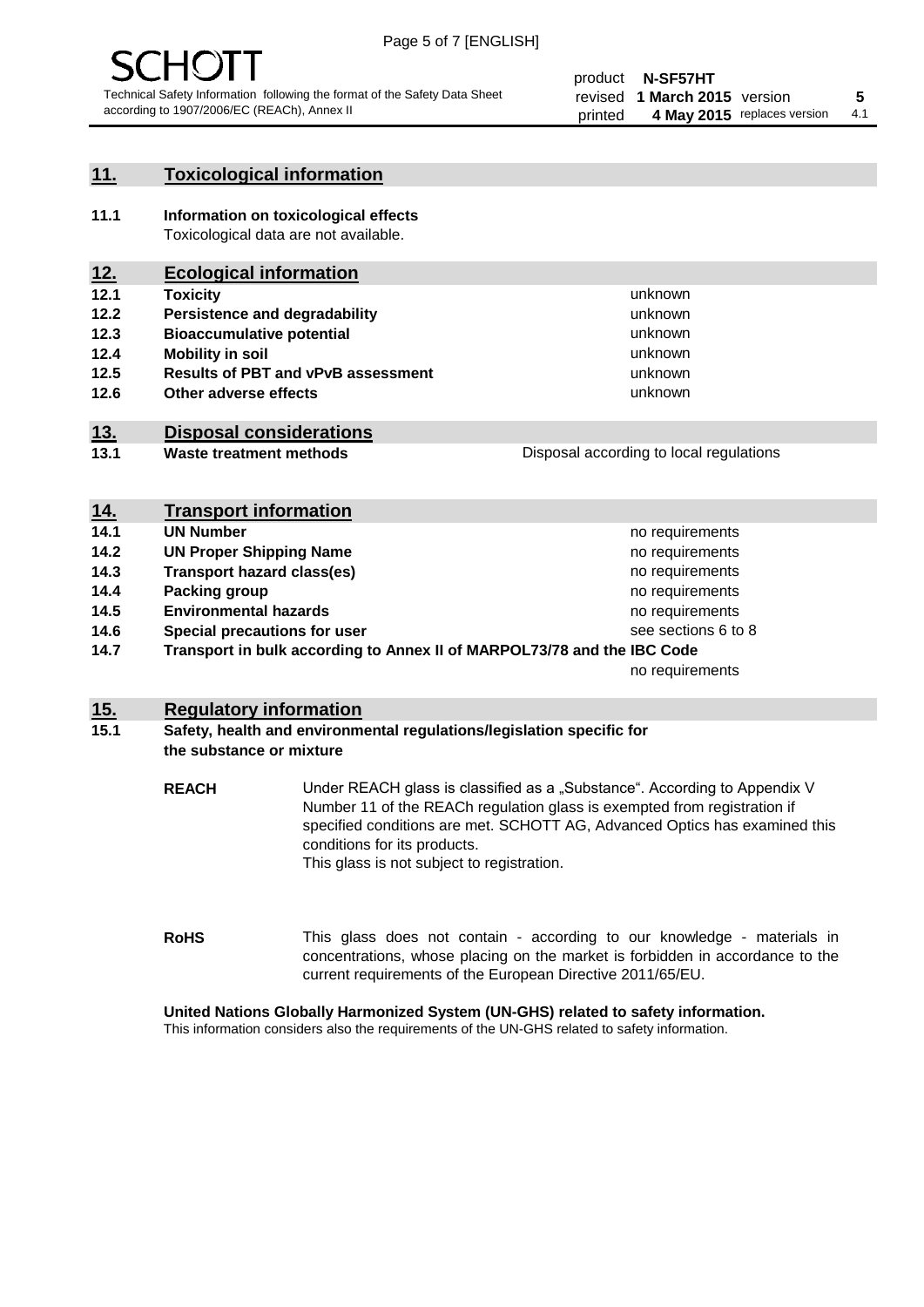# 10 J

Technical Safety Information following the format of the Safety Data Sheet according to 1907/2006/EC (REACh), Annex II

#### product **N-SF57HT** revised **5 1 March 2015** version printed 4 May 2015 replaces version 4.1

#### **15.2 Chemical Safety Assessment**

A Chemical Safety Assessment has not been carried out.

#### **16. Other information**

#### **16.1 Composition of mixture according to raw materials, based on the oxides.**

| <b>ACGIH</b><br>Carc.                                |
|------------------------------------------------------|
| (Y/N)                                                |
| $0.5 \text{ mg/m}^3$ 0.05 mg/m <sup>3</sup><br>No    |
| No                                                   |
| No                                                   |
| Yes<br>$0.5 \,\mathrm{mq/m^3}$ 0.5 mg/m <sup>3</sup> |
| 0.1 mg/m <sup>3</sup> 0.025 mg/m <sup>3</sup><br>No  |
| $10 \text{ ma/m}^3$<br>No                            |
| TLV<br>N/A<br>N/A                                    |

**The classification and limiting values are valid for the raw materials, see section 3. Glass is not a substance of very high concern (SVHC).**

#### **Explanations to the data in the table**

| SVHC(REACH)        | The raw material is listed in the candidate list of the substances of very high<br>concern                                                                 |
|--------------------|------------------------------------------------------------------------------------------------------------------------------------------------------------|
| Reg.               | Regulated chemical substance per list OSHA Regulations (Standards - 29 CFR)<br>Subpart 1910.1000 Tables Z1 to Z3 Limits for Air Contaminants               |
| OSHA / PEL         | Permissible exposure limit – for chemical materials, issued by the OSHA                                                                                    |
| <b>ACGIH / TLV</b> | Threshold limit value - chemical substances classification by the ACGIH                                                                                    |
| <b>OSHA</b>        | Occupational Safety and Health Administration, an organization of the US.<br>Department of Labor (www.osha.gov).                                           |
| ACGIH              | American Conference of Governmental Industrial Hygienists (ACGIH), an<br>member-based organization that advances occupational and environmental<br>health. |
| Carc.              | Chemical substance classified as carcinogen                                                                                                                |